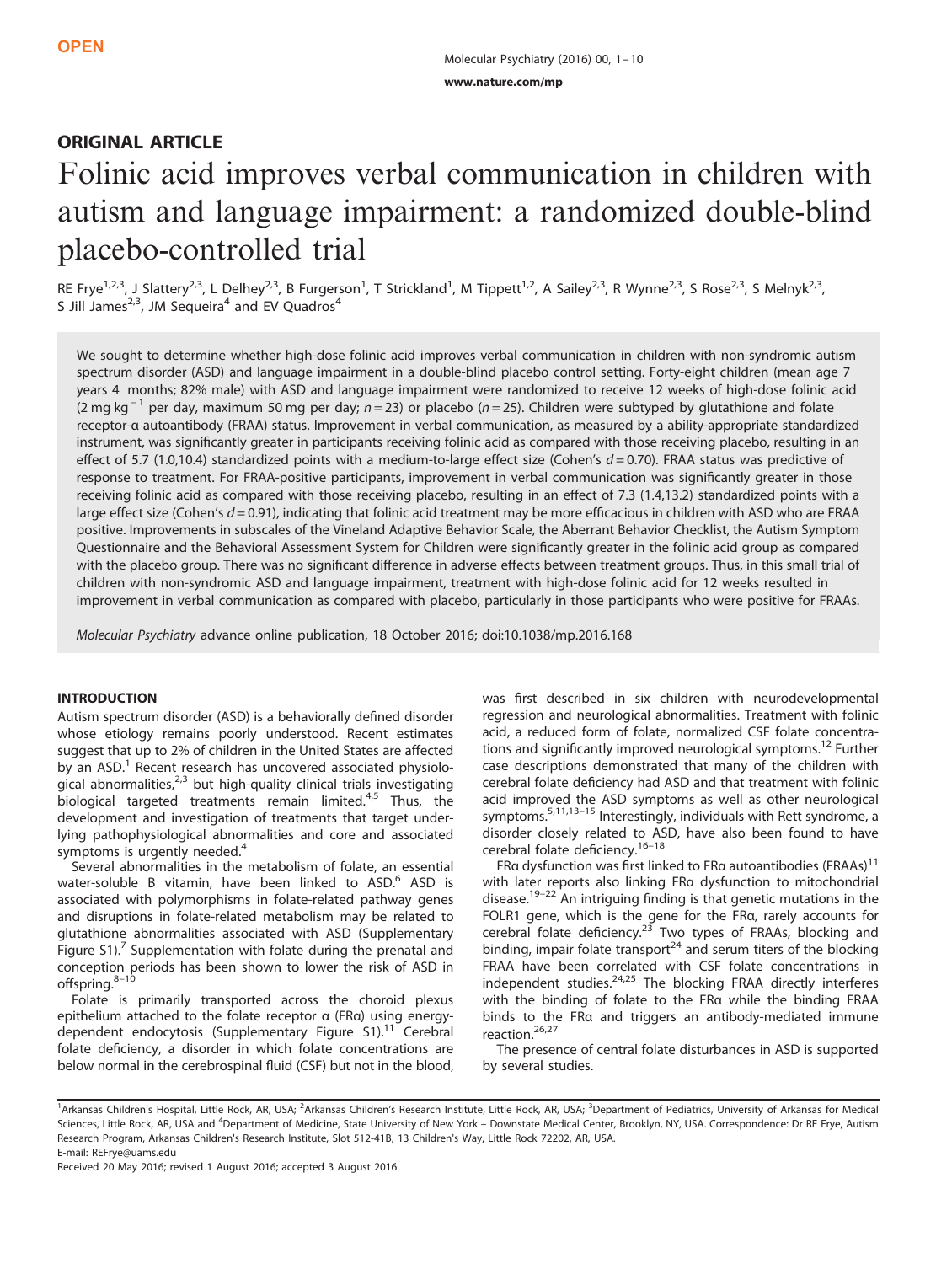

Figure 1. Flow diagram of participants through the trial.

Of 93 children with ASD, 60 and 44% were positive for blocking and binding FRAAs, respectively.[24](#page-8-0) Another study which examined only blocking FRAAs in children with ASD confirmed this high prevalence.<sup>[28](#page-8-0)</sup> These rates are clearly higher than the  $4-15\%$ prevalence reported in healthy adults<sup>[24](#page-8-0)</sup> and the 3% prevalence reported in developmentally delayed non-autistic children.<sup>[28](#page-8-0)</sup> Interestingly, a recent animal study suggested that FRAAs can disrupt folate metabolism during gestation resulting in ASD-like behaviors in the offspring.<sup>[29](#page-8-0)</sup> More recently, up to 23% of children with ASD who underwent lumbar puncture were reported to have abnormally low CSF folate concentrations.<sup>[30](#page-8-0)</sup>

The reduced folate carrier is a secondary mechanism which transports reduced folates, such as folinic acid, across the blood– brain barrier, although high serum concentrations are required since the reduced folate carrier has a lower affinity for folate (i.e., micromolar concentrations) than the FRα (i.e., nanomolar concentrations; Supplementary Figure S1A).[11,24](#page-8-0) Case reports and series note that high-dose folinic acid markedly improves symptoms in children with ASD and low CSF folate concentrations.<sup>[11,24](#page-8-0)</sup> In a controlled open-label study, we found that children with ASD who were positive for at least one FRAA experienced significant improvements in verbal communication, receptive and expressive language, attention, and stereotypical behavior with high-dose (2 mg kg<sup>-1</sup> per day in two divided doses; maximum 50 mg per day) folinic acid treatment with very few adverse effects reported.<sup>[24](#page-8-0)</sup>

To determine whether high-dose folinic acid can improve core and associated ASD symptoms, we conducted a single-site randomized double-blind placebo-controlled clinical trial. It was hypothesized that high-dose folinic acid would alleviate ASD symptoms, particularly in children with folate-related metabolic abnormalities. In addition, we sought to determine if biomarkers of disruptions in folate metabolism, such as the FRAA, could predict which children would respond to folinic acid treatment, so that invasive diagnostic procedures such as a lumbar puncture might be avoided.

#### MATERIALS AND METHODS

The study was approved by the Institutional Review Board at the University of Arkansas for Medical Sciences (Little Rock, AR, USA). Parents of participants provided written informed consent.

#### Study design

This two-arm double-blind randomized placebo-controlled parallel study with a 1:1 allocation was performed at Arkansas Children's Research Institute (Little Rock, AR, USA) from 4 June 2012 to 22 November 2013.

Participants who met inclusion and exclusion criteria were screened for language impairment. Preverbal ( $<$  25 functional words) children qualified

<span id="page-1-0"></span>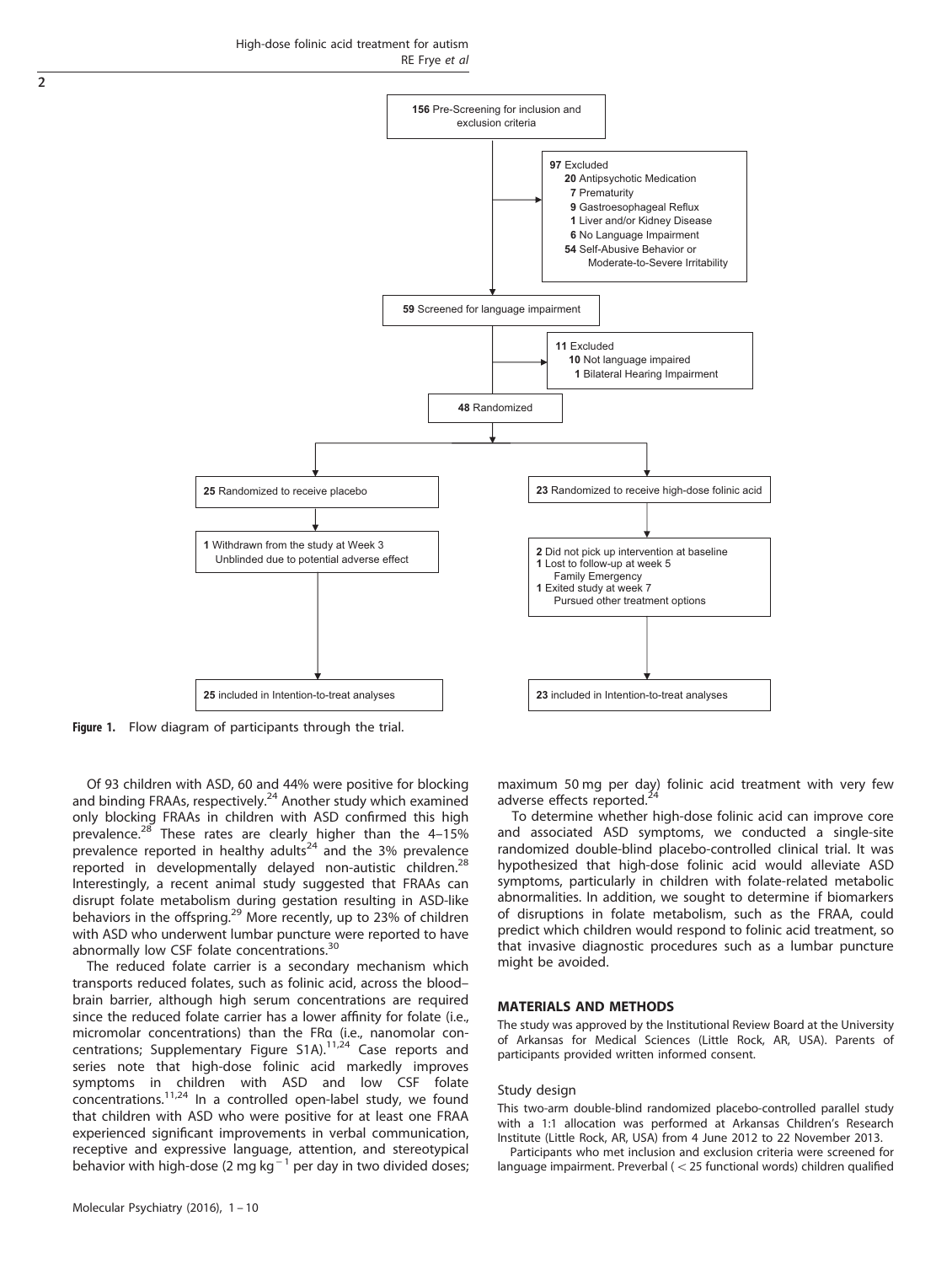<span id="page-2-0"></span>

| Table 1. Demographic and clinical characteristics by treatment group <sup>a</sup>                   |                                     |                                   |
|-----------------------------------------------------------------------------------------------------|-------------------------------------|-----------------------------------|
| Variable                                                                                            | Folinic acid $(n = 23)$             | Placebo $(n = 25)$                |
| Age, mean (s.d.), years months                                                                      | 7y 7 m (3y 6 m)                     | 7y 2 m (2y 10 m)                  |
| Males, $N$ (%)<br>Number of missed doses                                                            | 18 (78)<br>0.2(0.3)                 | 20 (80)<br>0.6(1.3)               |
|                                                                                                     |                                     |                                   |
| Vineland adaptive behavior composite, mean (s.d.)                                                   | 64.79 (7.25)                        | 65.84 (9.20)                      |
| Total therapy, minutes per week, mean (s.d.)                                                        | 339.52 (498.32)                     | 500.80 (591.56)                   |
| Total therapy, minutes per week, median (min; max)<br>Speech therapy, minutes per week, mean (s.d.) | 195 (0; 2070)<br>99.52 (63.26)      | 300 (0; 2790)<br>220.00 (377.77)  |
| Behavioral therapy, minutes per week, mean (s.d.)                                                   | 133.57 (409.75)                     | 214.80 (569.58)                   |
| Motor therapy, minutes per week, mean (s.d.)                                                        | 103.57 (133.31)                     | 137.60 (95.98)                    |
| Folate receptor autoantibody positive, N (%)                                                        | 13(57)                              | 18 (72)                           |
| Blocking titer (pmol ml <sup>-1</sup> ), mean (s.d.)                                                | 0.08(0.20)                          | 0.06(0.15)                        |
| Blocking titer (pmol ml <sup>-1</sup> ), median (min; max)                                          | $0.00$ $(0.00, 0.86)$               | $0.00$ $(0.00; 0.55)$             |
| Binding titer (pmol ml <sup>-1</sup> ), mean (s.d.)                                                 | 0.39(0.74)                          | 0.61(0.73)                        |
| Binding titer (pmol ml <sup>-1</sup> ), median (min; max)<br>Glutathione redox ratio, mean (s.d.)   | $0.00$ $(0.00; 2.46)$<br>9.21(2.40) | $0.38$ (0.00; 2.46)<br>9.09(1.72) |
| Folate (ng ml <sup>-1</sup> ) (normal 5-21), mean (s.d.)                                            | 17.15 (3.41)                        | 17.79 (2.42)                      |
| B12 (pg ml <sup>-1</sup> ) (normal 200-900), mean (s.d.)                                            | 859.79 (447.54)                     | 725.39 (368.06)                   |
| Zinc (mg dl <sup>-1</sup> ) (normal 65-120), mean (s.d.)                                            | 109.64 (31.64)                      | 99.00 (19.29)                     |
| Copper ( $\mu$ g dl <sup>-1</sup> ) (normal 70-128), mean (s.d.)                                    | 103.10 (12.56)                      | 109.19 (17.07)                    |
| Magnesium ( $\mu$ g g <sup>-1</sup> ) (normal 39-59 l), mean (s.d.)                                 | 42.15 (10.60)                       | 47.77 (11.50)                     |
| Language testing, $N$ (%)                                                                           |                                     |                                   |
| Preverbal at start of study<br>Preschool Language Scales                                            | 8(35)<br>3(14)                      | 11 (44)<br>5(20)                  |
| Clinical Evaluation of Language Fundamentals 2                                                      | 14 (62)                             | 12 (48)                           |
| Clinical Evaluation of Language Fundamentals 4                                                      | 6(26)                               | 8(32)                             |
| Diagnostic Ddcumentation, N (%)                                                                     |                                     |                                   |
| Autism Diagnostic Observation Schedule                                                              | 12(52)                              | 16(64)                            |
| 3 Practitioner Agreement                                                                            | 18 (78)                             | 21 (84)                           |
| Single practitioner with standardized questionnaires <sup>b</sup>                                   | 2(9)                                | 1(4)                              |
| Autism Diagnostic Interview-Revised                                                                 |                                     |                                   |
| Participated in confirmation testing, N (%)<br>Social Interaction Score, mean (s.d.) [range]        | 19 (83)<br>20.50 (5.50) [10-27]     | 21 (84)<br>23.80 (4.80) [11-30]   |
| Communication Score: Verbal, mean (s.d.) [range]                                                    | 17.00 (3.92) [10-22]                | 19.00 (5.16) [7-25]               |
| Communication Score: Non-Verbal, mean (s.d.) [range]                                                | $12.80(2.68)[8-14]$                 | 13.40 (0.52) [13-14]              |
| Restricted & Repetitive Play Score, mean (s.d.) [range]                                             | 4.78 (1.86) [2-9]                   | $6.40(2.08)[2-12]$                |
| Summary Score, mean (s.d.) [range]                                                                  | $4.22(1.06)[2-5]$                   | $4.25(0.91)[3-5]$                 |
| Medications (concurrent treatments), N (%)                                                          |                                     |                                   |
| Stimulant<br>Melatonin                                                                              | 6(26)<br>6(26)                      | 6(24)<br>5(20)                    |
| Allergy/asthma medications                                                                          | 4(17)                               | 7(28)                             |
| Gastrointestinal medications                                                                        | 4 (17)                              | 5(20)                             |
| Alpha-adrenergic agonists                                                                           | 5(22)                               | 3(12)                             |
| Selective serotonin reuptake inhibitors                                                             | 3(13)                               | 1(4)                              |
| Antiepileptic medication<br>Antimicrobial medications                                               | 2(9)<br>3(13)                       | 2(8)<br>0(0)                      |
| Immunomodulatory medications                                                                        | 1(4)                                | 0(0)                              |
| Supplements (concurrent treatments), N (%)                                                          |                                     |                                   |
| Multivitamin                                                                                        | 3(13)                               | 11 (44)                           |
| Minerals                                                                                            | 4(17)                               | 3(12)                             |
| Vitamin $B_{12}$                                                                                    | 2(9)                                | 4 (16)                            |
| Other B vitamins<br>Fatty acids                                                                     | 2(9)<br>1(4)                        | 2(8)<br>3(12)                     |
| Other antioxidants                                                                                  | 1(4)                                | 2(8)                              |
| Folate                                                                                              | 0(0)                                | 3(12)                             |
| Carnitine                                                                                           | 1(4)                                | 1(4)                              |
| Coenzyme Q10                                                                                        | 1(4)                                | 0(0)                              |
| Amino acids<br>Other vitamins                                                                       | 1(4)<br>0(0)                        | 0(0)<br>1(4)                      |
| Comorbid medical conditions, N (%)                                                                  |                                     |                                   |
| Allergic disorders                                                                                  | 9(39)                               | 12 (48)                           |
| Gastrointestinal disorders                                                                          | 9(39)                               | 10(40)                            |
| Neurological disorders                                                                              | 6(26)                               | 10(40)                            |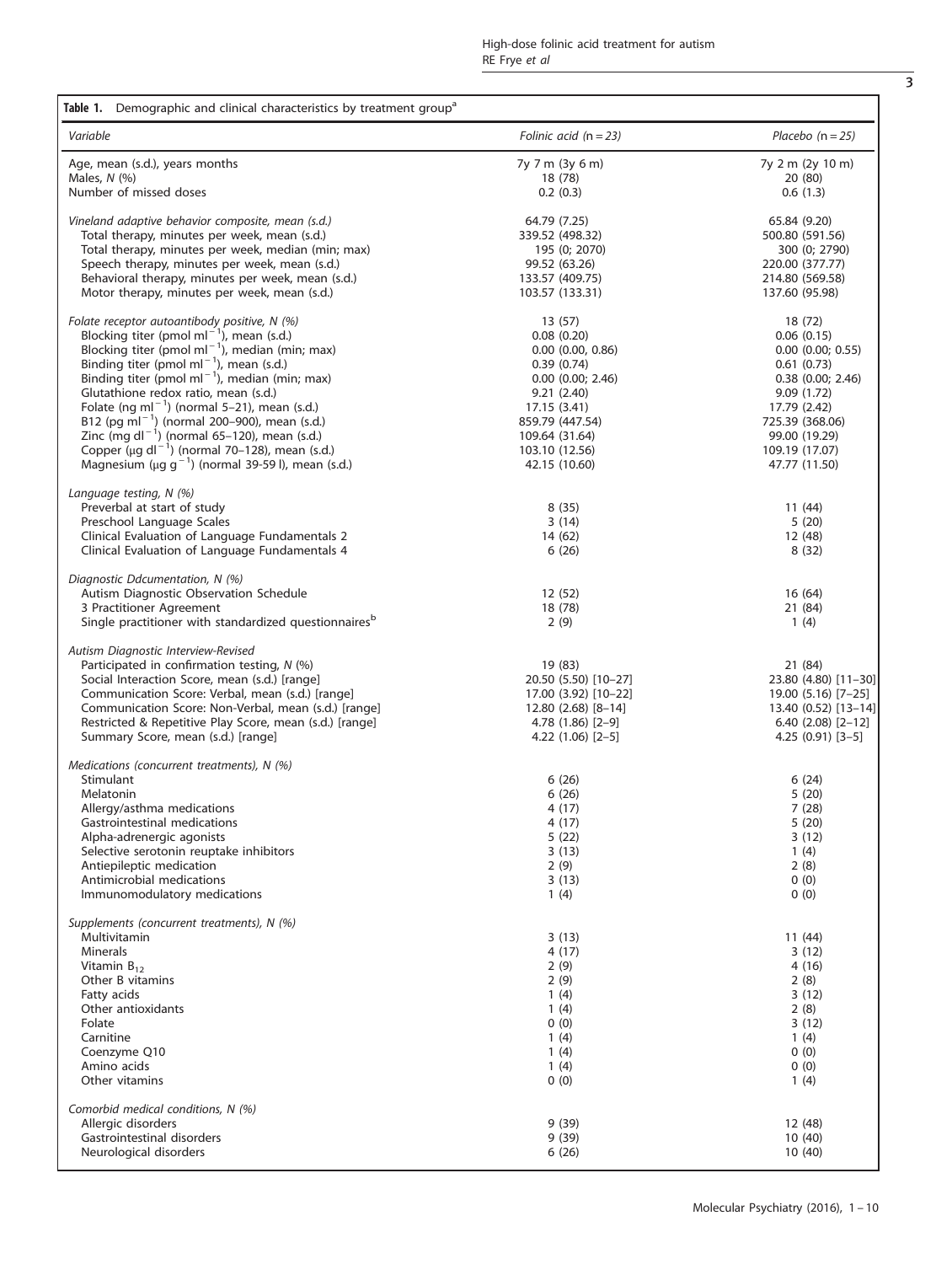<span id="page-3-0"></span>

|  | ٠ |
|--|---|
|  |   |
|  |   |

| Table 1. (Continued)            |                         |                    |
|---------------------------------|-------------------------|--------------------|
| Variable                        | Folinic acid $(n = 23)$ | Placebo $(n = 25)$ |
| Sleep disorders                 | 4(17)                   | 8(32)              |
| Other psychiatric disorders     | 6(26)                   | 4(16)              |
| Immune abnormality <sup>c</sup> | 8(35)                   | 5(20)              |
| Mild congenital malformations   | 1 (4)                   | 1(4)               |
| Genetic disorders <sup>d</sup>  | 1 (4)                   | 0(0)               |

Mean values with standard deviation in parenthesis and range in brackets. <sup>a</sup>Baseline outcome measures outlined in [Table 1](#page-2-0) were not significantly different across treatment groups. <sup>b</sup>Standardized questionnaires included Social Responsiveness Scale, Social Communication Questionnaire and/or Autism Symptoms Questionnaire. <sup>c</sup>Immune abnormalities include chronic ear infection in 9 (19%) of participants (6 (26%) placebo, 3 (12%) folinic acid), urinary tract infections in 2 (4%) of participants (1 (4%) placebo, 1 (4%) folinic acid), chronic infections in 2 (4%) of participants (0 (0%) placebo, 2 (8%) folinic acid), immunological disorder in 1 (2%) of the participants (1 (4%) placebo, 0 (0%) folinic acid), adenotonsillar hypertrophy in 1 (2%) of the participants (1 (4%) placebo, 0 (0%) folinic acid) and PANDAS/PANS in in 1 (2%) of the participants (1 (4%) placebo, 0 (0%) folinic acid). <sup>d</sup>During the study a child was found to have a phosphatase and tensin homolog gene mutation.

Table 2A. Statistical analysis of primary outcome measure of verbal communication mixed model analysis (standardized score, 95% confidence interval shown)

|                            | N  | Folinic acid      |                   | Placebo           |                   | Estimated effect <sup>a</sup> | Effect size <sup>b</sup> | P-value |
|----------------------------|----|-------------------|-------------------|-------------------|-------------------|-------------------------------|--------------------------|---------|
|                            |    | <b>Baseline</b>   | 12 weeks          | <b>Baseline</b>   | 12 weeks          |                               |                          |         |
| Overall<br>Antibody status | 48 | 58.1 (53.9, 62.1) | 65.4 (60.6, 70.2) | 56.8 (51.5, 62.2) | 58.5 (51.9, 65.1) | 5.7(1.0, 10.4)                | 0.70                     | 0.02    |
| Negative                   | 17 | 57.9 (50.6, 65.2) | 64.5 (57.3, 71.7) | 48.0 (45.5, 50.5) | 52.1 (45.5, 58.8) | $2.5(-5.9, 10.9)$             | 0.30                     | 0.58    |
| Positive                   | 31 | 58.1 (52.9, 63.3) | 66.1 (59.0, 73.1) | 60.3 (53.5, 67.0) | 60.9 (52.2, 69.6) | 7.3(1.4, 13.2)                | 0.91                     | 0.02    |
| Glutathione ratio          |    |                   |                   |                   |                   |                               |                          |         |
| High                       | 24 | 59.2 (53.6, 64.8) | 65.0 (58.4, 71.6) | 55.1 (47.1, 63.1) | 58.1 (50.0, 66.2) | $3.0$ (-2.5, 8.5)             | 0.46                     | 0.30    |
| Low                        | 24 | 56.1 (49.6, 62.7) | 66.0 (58.2, 73.8) | 58.0 (50.5, 65.5) | 58.7 (28.7, 68.7) | 9.1(0.9, 17.3)                | 0.95                     | 0.04    |

<sup>a</sup>Estimated effect of folinic acid treatment with 95% confidence interval. Estimated effect is the difference in the outcome measures between the folinic acid and placebo group as estimated by the mixed-model regression. <sup>b</sup>Cohen's d effect size is a measure of the strength of the effect of the folinic acid intervention. Higher values represent stronger effects. For the Cohen's d, 0.25 is a small effect, 0.5 is a medium effect and 0.8 is a large effect.

as language impaired. Otherwise, the age-appropriate version of the Clinical Evaluation of Language Fundamentals (CELF) confirmed language impairment. Language impairment was defined as a core standardized score  $<$  85 if the preschool version was used or failure on the CELF screener if other versions were used.

Those confirmed to have language impairment were randomized to the folinic acid or placebo group and a fasting blood sample was obtained. Randomization was performed using a random number generator with a block size of four. The research pharmacists had exclusive access to the randomization allocation. After breakfast, the participants returned for language, developmental and behavioral assessments. Following these assessments the family was given the 12 weeks of the intervention and was instructed on its administration. Language, developmental and behavioral assessments were repeated after 12 weeks of treatment.

Parent and teacher questionnaires were requested at baseline and 6 and 12 weeks after starting treatment. Parents were asked to deliver baseline questionnaires to teachers or therapists. After the first visit, questionnaires were mailed to the parents and teachers at least 1 week prior to the target date of completion. Parents were asked to bring the completed teacher and parent 12-week questionnaires to the final assessment. Other questionnaires were returned in a preaddressed postage-paid envelope.

#### Intervention

The target dose of the intervention (INN: DL folinic acid calcium salt; USAN: leucovorin calcium) was 2 mg kg<sup>-1</sup> per day (maximum 50 mg per day) in two equally divided doses with half of the target dose given during the first 2 weeks. Dye-free, milk-product-free, vegetarian capsules were provided in three strengths (5, 10 and 25 mg) by Lee Silsby Compounding Pharmacy (Cleveland Heights, OH, USA). Certificate of analysis was provided for each capsule strength by an independent analytical service (Eagle Analytical Services, Houston, TX, USA) for each batch of capsules produced. In all cases, potency was at least 99%.

Molecular Psychiatry (2016), 1 – 10

To verify that folinic acid and placebo capsules were indistinguishable by sight and feel, 10 scientists, 10 medical staff and 10 parents of children with ASD not involved in the study were asked to sort eight small plastic numbered bags, each containing two same strength capsules, into two groups (placebo and folinic acid) of four based upon capsule similarity. No one was able to accurately sort these bags (Binomial  $P = 0.04$ ). Parents were instructed that capsules could be opened and the powder added to food or drink if swallowing the medication was difficult for the child. Both the placebo and folinic acid powder were odorless and tasteless. No parent or child commented on the odor or taste of the medication, providing further evidence of the tasteless and odorless nature of the treatment.

Parents were asked about missed doses and returned pill containers were examined for adherence which was calculated by the research pharmacy.

#### Inclusion and exclusion criteria

Participants were recruited from our research registry (48%), autism clinic (23%), community advertisement and social media (13%), word-of-mouth (10%) and physician referrals (2%). The ASD diagnosis was defined by one of the following: (i) a gold-standard diagnostic instrument such as the Autism Diagnostic Observation Schedule and/or Autism Diagnostic Interview-Revised; (ii) the state of Arkansas diagnostic standard, defined as agreement of a physician, psychologist and speech therapist; and/or (iii) Diagnostic Statistical Manual (DSM) diagnosis by a physician along with standardized validated questionnaires and diagnosis confirmation by the Principal Investigator. Reconfirmation of the diagnosis using the lifetime version of the Autism Diagnostic Interview-Revised by an independent research reliable rater was requested from all participants.

Inclusion criteria included: (i) age 3–14 years of age; (ii) documentation of language impairment; (iii) unchanged complementary, traditional, behavioral and education therapy 8 weeks prior to enrollment; and (iv) intention to maintain ongoing therapies constant throughout the trial.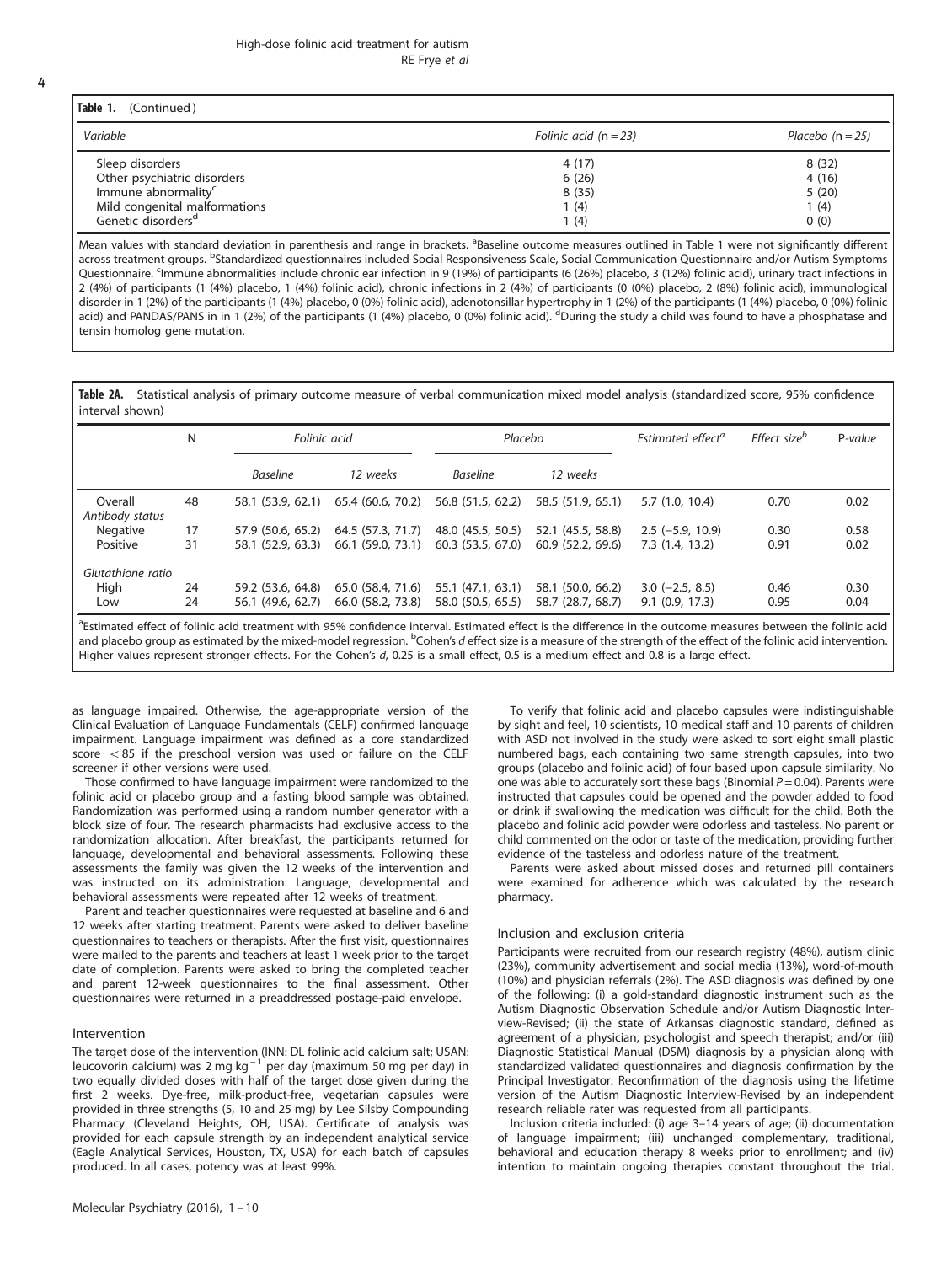<span id="page-4-0"></span>

|                                                      |                                                                        |                                     | Table 2B. Statistical analysis of primary outcome measure of verbal communication responder analysis <sup>4</sup>                            |                                     |                           |                                        |              |                                                                                                                                                                                                                                                                                                                                                          |  |
|------------------------------------------------------|------------------------------------------------------------------------|-------------------------------------|----------------------------------------------------------------------------------------------------------------------------------------------|-------------------------------------|---------------------------|----------------------------------------|--------------|----------------------------------------------------------------------------------------------------------------------------------------------------------------------------------------------------------------------------------------------------------------------------------------------------------------------------------------------------------|--|
|                                                      | Folinic acid treatment <sup>p,c</sup> Placebo treatment <sup>b,d</sup> |                                     | % Difference responders Unadjusted odds ratio and P-value                                                                                    |                                     |                           | Adjusted odds ratio and P-value        |              | Number needed to treat                                                                                                                                                                                                                                                                                                                                   |  |
| Overall                                              | 15 65% (46%, 84%)                                                      | 6 24% (7%, 41%)                     | 41% (13%, 63%)                                                                                                                               | 5.9 (1.7, 20.9)                     | 0.01                      | 14.9(2.1, 116.9)                       | 0.003        | 2.4 (1.6, 7.7)                                                                                                                                                                                                                                                                                                                                           |  |
| Antibody status<br>Negative<br>Positive              | 5 50% (19%, 81%)<br>10 77% (54%, 99%)                                  | 2 29% (-4%, 62%)<br>4 22% (3%, 41%) | 21% (-27%, 60%)<br>55% (19%, 78%)                                                                                                            | 2.5(0.3, 19.5)<br>11.7(2.1, 64.0)   | 0.005<br>0.32             | 67.4 (5.6, 999.9)<br>3.6 (0.1, 95.6)   | 0.45<br>0.01 | $4.7(1.5, -4.1)$<br>1.8(1.3, 5.2)                                                                                                                                                                                                                                                                                                                        |  |
| Glutathione ratio<br>High<br>$\overline{\mathsf{S}}$ | 9 64% (39%, 89%)<br>6 67% (36%, 98%)                                   | 3 30% (2%, 58%)<br>3 20% (0%, 40%)  | 34% (-4%, 72%)<br>47% (10%, 84%)                                                                                                             | 4.2 (0.73, 23.9)<br>8.0 (1.2, 52.2) | 0.03<br>$\overline{0.11}$ | 21.9 (1.9, 956.9)<br>10.2 (1.4, 140.6) | 0.04<br>0.04 | $2.9(1.4, -27.6)$<br>2.1 (1.2, 10.2)                                                                                                                                                                                                                                                                                                                     |  |
|                                                      | "Response is defined as an increase in five standardized points on th  |                                     | high = 14; glutathione low = 9. "Overall N = 25; antibody negative = 7; antibody positive = 18; glutathione high = 10; glutathione low = 15. |                                     |                           |                                        |              | he primary outcome, which was measured using the Preschool Language Scales-5, the Clinical Evaluation of Language Fundamentals-<br>preschool-2 or Clinical Evaluation of Language Fundamentals 4. <sup>P</sup> Number of responders %responders (95% confidence interval)). 'Overall N = 23; antibody negative = 10; antibody positive = 13; glutathione |  |

Exclusion criteria included: (i) antipsychotic medications; (ii) supplementation exceeding the recommended daily allowance; (iii) prematurity; (iv) uncontrolled gastroesophageal re flux; (v) history of liver or kidney disease; (vi) drugs known to affect folate metabolism (see Supplementary Material); (vii) profound sensory de ficits; (viii) well-de fined genetic syndromes; (ix) genetic mutations known to signi ficantly affect folate-associated pathways; (x) brain malformations or damage found on magnetic resonance imaging; (xi) ongoing therapies that could interfere with the study; (xii) a clinical seizure within the last 6 months; and (xiii) moderate-to-severe irritability or self-abusive behavior on the aberrant behavior checklist.

## Outcome measures

All primary and secondary outcomes were obtained at baseline and study end. Questionnaires were also requested 6 weeks after starting the intervention. Aside from the research pharmacists, study staff, participants, parents and teachers were blind to treatment allocation.

Primary outcome. Verbal communication was the primary outcome for several reasons. First, verbal communication improved in preliminary folinic acid treatment studies.<sup>24</sup> Second, verbal communication in children with ASD is closely linked to parental quality of  $l$ ife.<sup>31</sup> Third, the development of language and communication skills is associated with<br>favorable outcomes.<sup>[32](#page-8-0)–34</sup>

It should be acknowledged that communication impairment was considered a core feature of ASD up until the DSM-V, which has now combined communication and social symptoms into a social –communication symptom cluster. In the DSM-V language impairment is recognized as a signi ficant comorbidity interrelated to the ASD diagnosis.

Verbal communication was assessed by an ability-appropriate instrument. Instruments used were the CELF-preschool-2, CELF-4 and the Preschool Language Scale-5 (PLS-5). The CELF is a standardized, well-validated instrument that assesses skills that are abnormal in ASD<sup>[35](#page-9-0)</sup> and has been used in studies focusing on verbal communication in ASD.<sup>[36,37](#page-9-0)</sup> The PLS-5 is a standardized, well-validated instrument that measures subtle changes in verbal communication, particularly in preverbal children.<sup>38</sup> The standardized summary score of each instrument (mean 100, standard deviation 15) was the primary outcome measure and ranges from 50 to 150 for the PLS-5 and 45 to 155 for the CELF.

The ability-appropriate instrument was selected using a structured algorithm. The goal was to select an instrument with an adequate dynamic range for assessing improvement in verbal communication. The assessment started with the most age-appropriate instrument.

If the child obtained a score at the floor, the next lower ability instrument was then used. This process was repeated until a score above the floor could be obtained. The score from the final instrument was the primary outcome measure at baseline and at trial end. If the child 's age exceeded the maximum age of the instrument 's standardization, the maximum standardized age was used. At trial end, all instruments used during the baseline assessment were repeated in the same order to simulate the same baseline assessment experience and to minimize a potential confounder of cognitive fatigue.

Studies have shown that early behavioral therapy improves verbal communication by one-standard deviation over 36 weeks.<sup>39,40</sup> Thus, a clinically meaningful change was de fined as a 5-point increase in verbal communication in this 12-week study since the primary outcome has a 15 point standard deviation. Examining the standard error of participants in the current study suggests that an minimal clinically important difference is 2 points.

Secondary outcomes. Secondary outcome measures included the Ohio Autism Clinical Impression Scale (OACIS), Vineland Adaptive Behavior Scale 2nd Edition (VABS) Survey Interview Form and several questionnaires. Parents and teachers were asked to complete the Aberrant Behavior Checklist (ABC), Social Responsiveness Scale (SRS) and Behavioral Assessment System for Children 2nd Edition (BASC). Only parents were asked to complete the Autism Impact Measure (AIM) and Autism Symptoms Questionnaire (ASQ).

The OACIS is an observer-rated scale sensitive to clinically meaningful changes in ASD symptoms.<sup>[41](#page-9-0)</sup> It was first developed as the Ohio State University Autism Rating Scale<sup>[42](#page-9-0)</sup> and has been shown to have good inter-rater and cross-cultural reliability<sup>[43](#page-9-0)</sup> and has been successfully used in several ASD clinical trials.<sup>44-47</sup> Severity of each symptom was rated by the first author at baseline and at the final assessment by observing the entire

5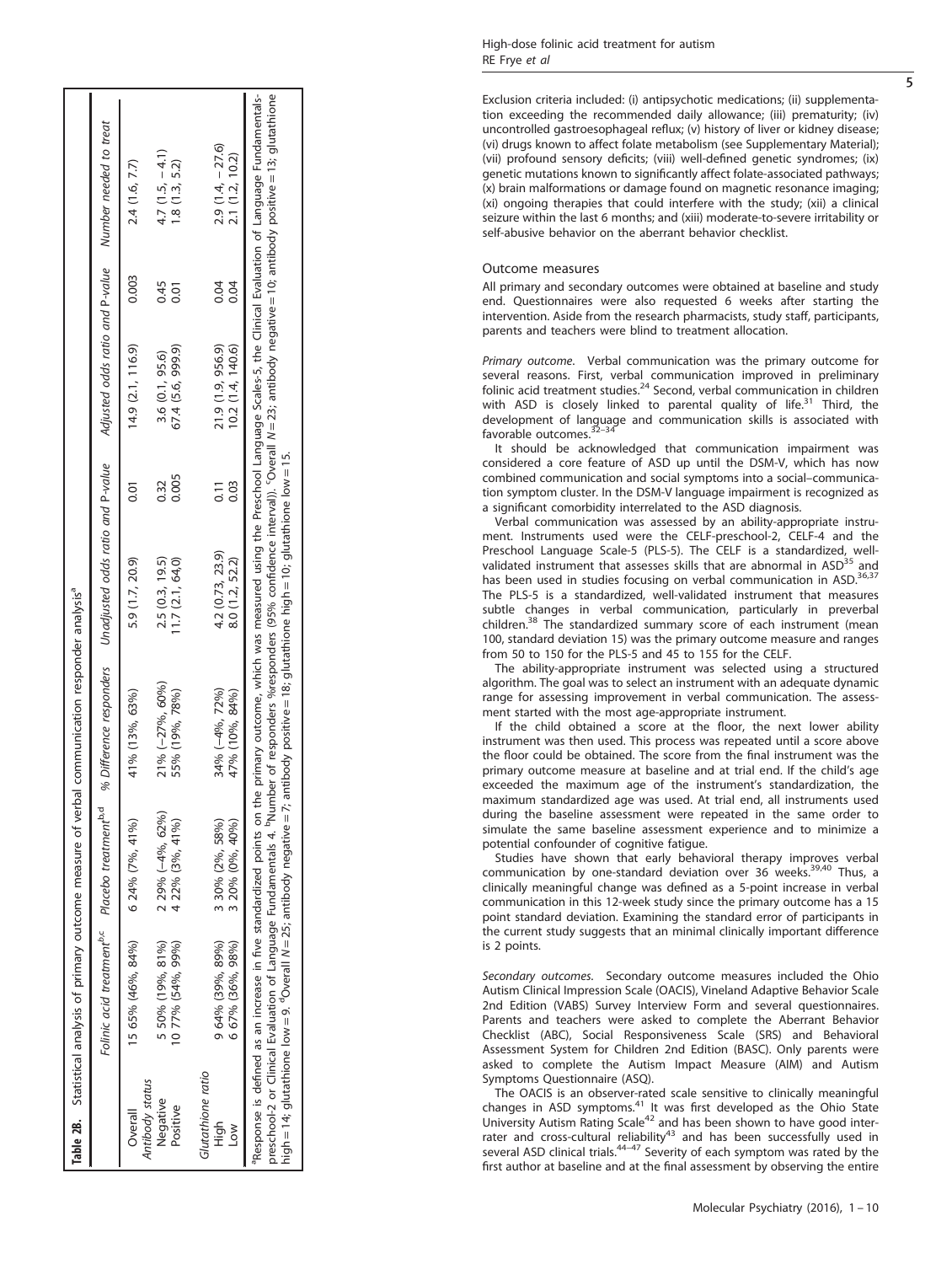| Measure <sup>a</sup>                                                                                                                                                                                                                                                                                                                                                                                                                                                                                                                                                                                                                                                                            | Baseline                                                                                                                                                                                                                                  |                                                                                                                                                                                                            | 12-week assessment                                                                                                                                                                                                                                                                                                                                                                                                                                                                   |                                                                                                                                                   |                                                                                                                                                                                                                                                                                                     |                                        |                                             |
|-------------------------------------------------------------------------------------------------------------------------------------------------------------------------------------------------------------------------------------------------------------------------------------------------------------------------------------------------------------------------------------------------------------------------------------------------------------------------------------------------------------------------------------------------------------------------------------------------------------------------------------------------------------------------------------------------|-------------------------------------------------------------------------------------------------------------------------------------------------------------------------------------------------------------------------------------------|------------------------------------------------------------------------------------------------------------------------------------------------------------------------------------------------------------|--------------------------------------------------------------------------------------------------------------------------------------------------------------------------------------------------------------------------------------------------------------------------------------------------------------------------------------------------------------------------------------------------------------------------------------------------------------------------------------|---------------------------------------------------------------------------------------------------------------------------------------------------|-----------------------------------------------------------------------------------------------------------------------------------------------------------------------------------------------------------------------------------------------------------------------------------------------------|----------------------------------------|---------------------------------------------|
|                                                                                                                                                                                                                                                                                                                                                                                                                                                                                                                                                                                                                                                                                                 | Folinic acid, Mean (Cl <sup>b</sup> )                                                                                                                                                                                                     | Placebo, Mean (Clb)                                                                                                                                                                                        | Folinic acid, Mean (Cl <sup>b</sup> )                                                                                                                                                                                                                                                                                                                                                                                                                                                | Placebo, Mean (Cl <sup>b</sup> )                                                                                                                  | Estimated effect <sup>c</sup>                                                                                                                                                                                                                                                                       | <b>MCID<sup>d</sup></b>                | P-value <sup>e</sup>                        |
| Vineland Adaptive Behavior Scale (Standard Score): Higher Scores = Better<br>Adaptive behavior<br>Communication<br>Motor skills<br>Social skills<br>Daily living                                                                                                                                                                                                                                                                                                                                                                                                                                                                                                                                | 64.4 (60.8, 68.0)<br>64.6 (61.2, 68.0)<br>78.9 (72.5, 85.3)<br>64.8 (61.6, 68.0)<br>66.2 (62.0, 70.4)                                                                                                                                     | 65.9 (60.8, 71.1)<br>68.1 (62.5, 73.7)<br>66.1 (61.9, 70.4)<br>78.5 (73.0, 84.0)<br>65.8 (62.0, 69.7)<br>Performance                                                                                       | 72.5)<br>88.2)<br>71.7)<br>73.2)<br>74.0)<br>$(64.3, 7)$<br>$(65.7, 63)$<br>(63.4,<br>(64.4,<br>68.3<br>81.7<br>67.7<br>68.3                                                                                                                                                                                                                                                                                                                                                         | $73.2$ )<br>86.7)<br>72.3)<br>72.3)<br>70.8)<br>80.6 (74.5,<br>66.0 (59.8, 59.8)<br>66.3 (60.3, 50.8)<br>67.4 (61.7, 50.7)<br>65.8(60.8,          | 0.2 (0.4, $-$ 0.2)<br>0.5 (0.0, 1.0)<br>0.2 ( $-$ 0.2, 0.6)<br>0.1 $(-0.1, 0.3)$<br>0.3 $(0.7, -0.1)$                                                                                                                                                                                               | s a a d 4 4<br>8 8 9 4 4               | $0.87$<br>$0.05$<br>0.29<br>0.69            |
| Aberrant Behavior Checklist (Raw Score): Lower Scores = Less Behavioral Pl<br>Stereotyped behavior<br>Inappropriate speech<br>Hyperactivity<br>Total score<br>Irritability<br>Lethargy                                                                                                                                                                                                                                                                                                                                                                                                                                                                                                          | 25.0 (21.8, 28.1)<br>13.1(10.8, 15.4)<br>62.7 (54.9,70.6)<br>13.4 (10.3, 16.5)<br>6.1 $(4.5, 7.7)$<br>5.2 (3.8,6.6)                                                                                                                       | 13.1 (9.9, 16.2)<br>7.3 (5.2, 9.5)<br>18.5 (13.5, 23.5)<br>53.2 (43.2, 63.2)<br>13.0)<br>4.1 (2.6, 5.6)<br>10.2(7.5,<br><b>coblems</b>                                                                     | 3.7 (2.5, 5.0)<br>22.1 (17.5, 26.4)<br>4.0 (3.0, 5.0)<br>48.5 (40.9, 56.1)<br>$9.1(7.1, 11.0)$<br>$9.7(7.2, 12.2)$                                                                                                                                                                                                                                                                                                                                                                   | 7.1 (5.1, 9.1)<br>16.0(11.6, 20.4)<br>46.6 (35.9, 57.2)<br>8.5 (5.7, 11.4)<br>11.1 (7.7, 14.6)<br>3.8(2.6, 5.1)                                   | $-0.000$<br>$-0.000$<br>$-1.9$<br>2.2)<br>$\mathbf{I}$                                                                                                                                                                                                                                              | $\frac{8}{10}$ 2 5 6 7<br>$-200$ 7 6 7 | 0.004<br>0.007<br>0.02<br>0.02<br>0.02      |
| The Ohio Autism Clinical Impression Scale (Severity): Lower Scores = Less Severity and Greater Improvement<br>Non-verbal communication<br>Verbal communication<br>Repetitive behavior<br>Sensory sensitivity<br>Restricted interest<br>Aberrant behavior<br>Autistic behavior<br>Hyperactivity<br>Anxiety<br>Social                                                                                                                                                                                                                                                                                                                                                                             | 4.3 (4.0, 4.6)<br>3.5)<br>$\begin{array}{c} 4.4 \ (3.9, 4.8) \\ 3.6 \ (3.2, 4.0) \\ 4.1 \ (3.8, 4.4) \\ 2.5 \ (2.0, 2.9) \end{array}$<br>(6.1)<br>$\frac{2.8}{4.8}$<br>4.2)<br>2.3(1.9)<br>3.2 (2.8,<br>1.6(1.4,<br>3.8(3.3)<br>4.4 (4.0, | 4.8<br>$4.7(4.1, 5.3)$<br>$3.8(3.3, 4.4)$<br>$3.7(3.2, 4.1)$<br>$2.1(1.5, 2.7)$<br>$1.2(1.0, 1.5)$<br>4.0<br>$\begin{array}{c} 3,3 \ 5,3 \end{array}$<br>$3.0$<br>5.0)<br>2.8(2.3)<br>2.6(2.3,<br>4.6(4.2, | 3.8)<br>₹<br>らいこうるうについる。<br>こうこうるうについう<br>$\begin{array}{c}\n\text{or } \text{d} & \text{d} & \text{d} & \text{d} \\ \text{or } \text{d} & \text{d} & \text{d} & \text{d} & \text{d} \\ \text{or } \text{d} & \text{d} & \text{d} & \text{d} & \text{d} \\ \text{or } \text{d} & \text{d} & \text{d} & \text{d} & \text{d} & \text{d} \\ \text{or } \text{d} & \text{d} & \text{d} & \text{d} & \text{d} & \text{d} \\ \text{or } \text{d} & \text{d} & \text{d} & \text{d} & \text$ | wadunu<br>Undunu<br>$2.4$ )<br>5.0)<br>$4.5$<br>$4.0$<br>559<br>1579<br>ついのうかい<br>ついのうか<br>(3.0, 4)<br>d w v 4 w w v – v 4<br>d w v 4 w w v – v 4 | <b>SSSSS</b><br>0.2)<br>0.3<br>0.5<br>$\widehat{0}.1)$<br>0.0)<br>$(-0.6,$<br>$(-0.6,$<br>$-0.95$<br>$-0.05$<br>$(-0.6,$<br>$(-0.6,$<br>$(-0.3)$<br>$(-0.8)$<br>$-0.0$<br>$-0.3$<br>$-0.1$<br>$0.\overline{3}$<br>$-0.2$<br>$0.\overline{3}$<br>0.4<br>0.2<br>0.2<br>$\overline{0}$<br>$\mathbf{I}$ | <b>44444444</b><br>0000000<br>0 Q<br>4 | 0.52<br>0.32                                |
| Autism Symptoms Questionnaires (Raw Score): Lower Scores = Less Autism<br>Stereotypic behavior<br>Communication<br>Total score<br>Social                                                                                                                                                                                                                                                                                                                                                                                                                                                                                                                                                        | 11.3 (10.6,12.0)<br>$3.5 (3.1, 3.9)$<br>$4.7 (4.4, 5.0)$<br>$3.1 (2.8, 3.4)$                                                                                                                                                              | 11.6(11.1, 12.1)<br>3.4(3.1, 3.8)<br>3.9<br>4.6(4.3, 4.8)<br>3.6 (3.3,<br>Symptoms                                                                                                                         | (10.5, 11.9)<br>3.3 $(2.8, 3.8)$<br>4.7 $(4.5, 4.9)$<br>3.2 $(2.8, 3.6)$<br>11.2 $(10.5, 11.9)$                                                                                                                                                                                                                                                                                                                                                                                      | (11.1, 12.3)<br>3,9)<br>3.8)<br>4.9)<br>$0.40$<br>$0.40$<br>$0.40$<br>$11.7$<br>$4.76$<br>$6.76$<br>$6.76$<br>$6.76$<br>$6.76$                    | $\begin{array}{c} 0.0 \ (-0.1, 0.1) \\ -0.2 \ (-0.1, -0.3) \\ -0.3 \ (-0.1, -0.5) \end{array}$<br>$-0.1(0.0, -0.2)$                                                                                                                                                                                 | 0.12<br>0.04<br>0.09<br>0.11           | 0.02<br>0.02<br>0.10<br>0.51                |
| Social Responsiveness Scale (T-Scores): Lower Scores = Less Social Symptom<br>Communication<br>Mannerisms<br>Motivation<br>Awareness<br>Cognition<br>Total                                                                                                                                                                                                                                                                                                                                                                                                                                                                                                                                      | 82.5 (78.2, 86.8)<br>75.5 (70.4, 80.6)<br>83.7 (80.5, 87.0)<br>83.4 (79.6, 87.2)<br>84.9 (81.7, 88.1)<br>79.2 (74.8, 83.7)                                                                                                                | 87.6)<br>82.6)<br>87.7)<br>85.6)<br>88.6)<br>$\overline{81.3}$<br>(83.0,<br>76.9 (72.6, 8<br>82.1 (78.7, 8<br>84.3 (81.1, 8<br>78.9 (74.9, 8<br>84.2 (80.8, 8<br>85.8<br>5                                 | $\begin{array}{c} 4 \\ 2 \\ 3 \\ 4 \\ 3 \\ 4 \\ 5 \\ 6 \\ \end{array}$<br>74.95<br>74.95<br>85.97<br>0, 1, 0, 0,<br>0, 1, 0, 0,<br>0, 1, 0, 0,<br>(79.0,<br>(76.1,<br>79.3<br>70.3<br>80.5<br>82.2<br>78.7<br>80.1                                                                                                                                                                                                                                                                   | $\begin{array}{c} 27 \\ 8270 \\ 780 \\ 83 \end{array}$<br>80.4)<br>83.7)<br>84.6)<br>75.0<br>80.0<br>73.0<br>79.8<br>80.7<br>77.7                 | $\frac{-13}{22}$<br>3.1)<br>$\frac{2}{2}$ $\frac{2}{2}$ $\frac{2}{3}$ $\frac{4}{4}$                                                                                                                                                                                                                 |                                        | 0.52<br>0.37<br>0.32<br>0.02<br>0.0<br>0.11 |
| Autism Impact Measure (Raw Scores): Lower Scores = Less Impact of Autism<br>Frequency<br>Impact                                                                                                                                                                                                                                                                                                                                                                                                                                                                                                                                                                                                 | 135 (126, 144)<br>105 (94, 116)                                                                                                                                                                                                           | 143 (137, 149)<br>123 (111, 136)<br>on the Family                                                                                                                                                          | 114 (105, 123)<br>9Q<br>87 (76,                                                                                                                                                                                                                                                                                                                                                                                                                                                      | 125 (113,136)<br>103 (89, 118)                                                                                                                    | 5.2)<br>$-0.2$<br>$-2.2(0.8,-$<br>3.4 (7.0,                                                                                                                                                                                                                                                         |                                        | $0.16$<br>$0.11$                            |
| Behavioral Assessment System for Children (T-Scores): Lower problems sco.<br>Externalizing problems<br>Internalizing problems<br>Behavior problems<br>Adaptive skills                                                                                                                                                                                                                                                                                                                                                                                                                                                                                                                           | 49.3 (45.1, 53.5)<br>71.1 (68.1, 74.1)<br>24.5 (22.0, 27.0)<br>60.9 (57.6, 64.2)                                                                                                                                                          | res and higher skills scores are better<br>53.4 (49.8, 56.9)<br>53.7)<br>69.6)<br>27.7)<br>(43.4,<br>(62.5, 22.2)<br>48.6<br>25.0<br>66.0                                                                  | 30.4)<br>60.6)<br>46.2)<br>68.2)<br>43.1 (40.0,<br>57.7 (54.8,<br>(62.3, 20)<br>65.3<br>27.8                                                                                                                                                                                                                                                                                                                                                                                         | 55.1)<br>49.4)<br>65.0)<br>$481, 72$<br>$47, 72, 72$<br>$47, 72, 72$<br>51.6<br>45.5<br>26.1<br>61.2                                              | $-1.1(-0.2, -2.0)$<br>$-0.1(-0.9, 0.7)$<br>$0.1 (-0.9, 1.1)$<br>0.4(0.0, 0.8)                                                                                                                                                                                                                       | 32378<br>3378                          | 0.05<br>0.63<br>0.87<br>0.52                |
| Important Difference (MCID) was calculated for each index using the standard error of measurement method. Reliability and standard deviations from autistic samples were used for the calculation. The MCID is<br>${\rm sign}$ ficant effects (P $\leq$ 0.05) are bold. Estimated effect is the difference in the outcome measures between the folinic acid and placebo group as estimated by the mixed-model regression. ${}^6$ The Minimal Clinically<br>defined as smallest change in the outcome that a patient would identify as important. <sup>6</sup> P-values adjusted using false discovery rate.<br><sup>a</sup> Adherence to completing questionnaires: folinic acid 50/60 (83%), p |                                                                                                                                                                                                                                           |                                                                                                                                                                                                            | lacebo 64/73 (88%). b95% confidence interval                                                                                                                                                                                                                                                                                                                                                                                                                                         | . 'Estimated effect of folinic acid treatment with 95% confidence interval. Statistically                                                         |                                                                                                                                                                                                                                                                                                     |                                        |                                             |

<span id="page-5-0"></span>6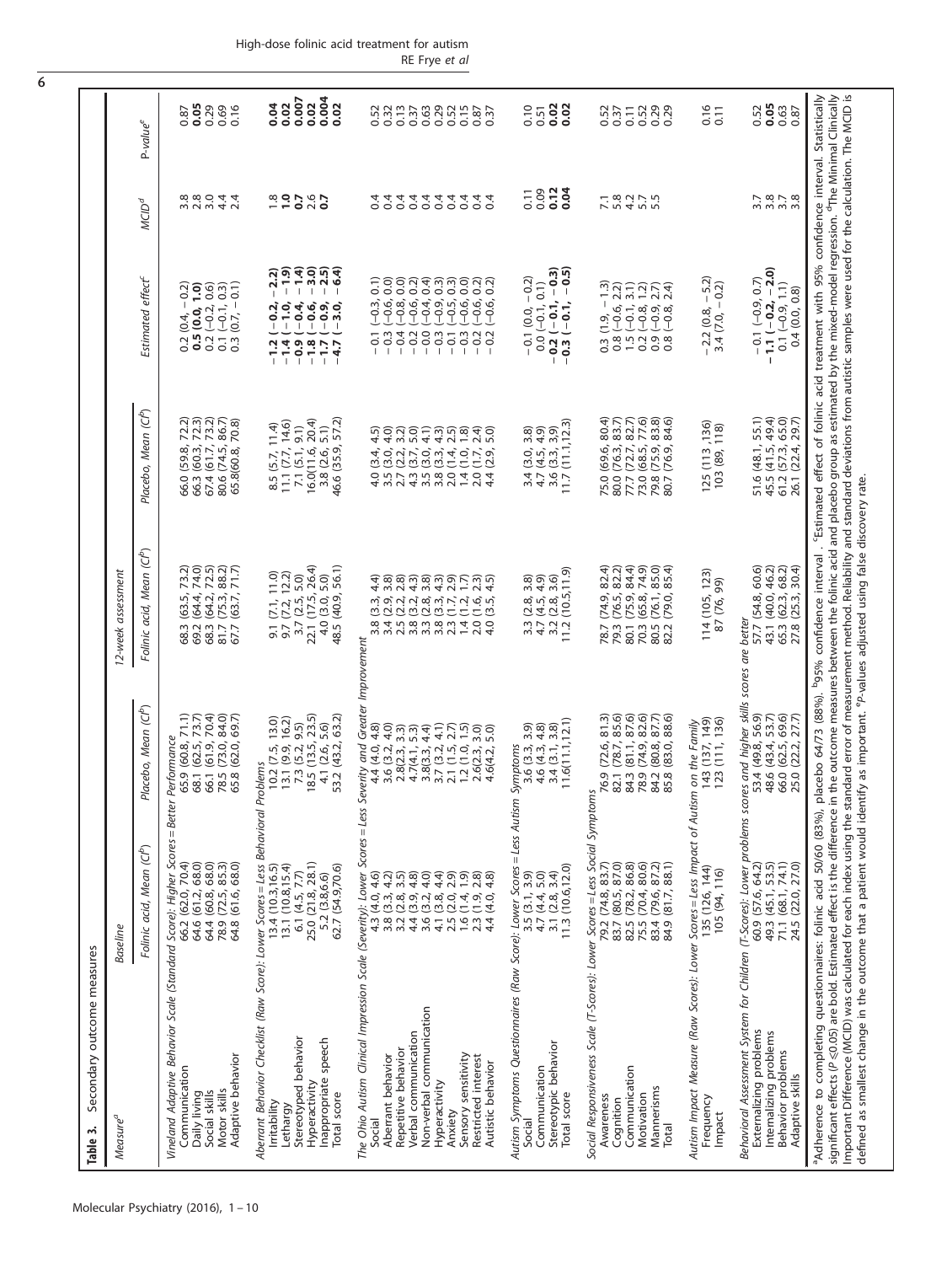| High-dose folinic acid treatment for autism |  |  |
|---------------------------------------------|--|--|
| RE Frye et al                               |  |  |

7

<span id="page-6-0"></span>

| Adverse event, N (%)           | Folinic acid<br>group<br>$(n = 21)^{a}$ | Placebo<br>group<br>$(n = 25)$ | Overall<br>$(n = 46)^{a}$ | Fisher P |
|--------------------------------|-----------------------------------------|--------------------------------|---------------------------|----------|
| Excitement or<br>agitation     | 6(29%)                                  | 10 (40%)                       | 16 (35%)                  | 0.53     |
| Insomnia                       | 6(29%)                                  | 10 (40%)                       | 16 (35%)                  | 0.53     |
| Increased motor<br>activity    | 6(29%)                                  | 9(36%)                         | 15 (33%)                  | 0.75     |
| Restlessness                   | 3(14%)                                  | 7(28%)                         | 10 (22%)                  | 0.31     |
| Aggression                     | $2(10\%)$                               | 6(24%)                         | 8 (17%)                   | 0.26     |
| Increased tantrums             | 1(5%)                                   | 6(24%)                         | 7 (15%)                   | 0.11     |
| Involuntary<br>movements       | $2(10\%)$                               | 4 (16%)                        | 6(13%)                    | 0.67     |
| Dry mouth, excessive<br>thirst | 3(14%)                                  | 1(4%)                          | 4 (9%)                    | 0.32     |
| Decreased appetite             | 2(10%)                                  | 2(8%)                          | 4 (9%)                    | 1.00     |
| Depression                     | 1(5%)                                   | 3(12%)                         | 4 (9%)                    | 0.61     |
| Gastroesophageal<br>reflux     | 1(5%)                                   | 3(12%)                         | 4 (9%)                    | 0.61     |
| <b>Emotional lability</b>      | 1(5%)                                   | 3(12%)                         | 4 (9%)                    | 0.61     |
| Constipation                   | 2(10%)                                  | 1(4%)                          | 3(7%)                     | 0.59     |
| Nasal congestion               | $0(0\%)$                                | 3(12%)                         | 3(7%)                     | 0.24     |
| Confusion                      | 1(5%)                                   | 1(4%)                          | 2(4%)                     | 1.00     |
| <b>Stiffness</b>               | 1(5%)                                   | 1(4%)                          | 2(4%)                     | 1.00     |
| Diarrhea                       | 1(5%)                                   | 1(4%)                          | 2(4%)                     | 1.00     |
| Weight gain                    | $2(10\%)$                               | $0(0\%)$                       | 2(4%)                     | 0.20     |
| Headache                       | 2(10%)                                  | $0(0\%)$                       | 2(4%)                     | 0.20     |
| Weight loss                    | 1(5%)                                   | $0(0\%)$                       | $1(2\%)$                  | 0.46     |
| Drowsiness                     | $0(0\%)$                                | 1(4%)                          | $1(2\%)$                  | 1.00     |
| Sweating                       | $0(0\%)$                                | 1(4%)                          | $1(2\%)$                  | 1.00     |
| Decreased motor                | $0(0\%)$                                | $0(0\%)$                       | $0(0\%)$                  | 1.00     |
| activity                       |                                         |                                |                           |          |
| <b>Tremors</b>                 | $0(0\%)$                                | $0(0\%)$                       | $0(0\%)$                  | 1.00     |
| <b>Blurred</b> vision          | $0(0\%)$                                | $0(0\%)$                       | $0(0\%)$                  | 1.00     |
| Increased salivation           | $0(0\%)$                                | $0(0\%)$                       | $0(0\%)$                  | 1.00     |
| Nausea/vomiting                | $0(0\%)$                                | $0(0\%)$                       | $0(0\%)$                  | 1.00     |
| <b>Dizziness</b>               | $0(0\%)$                                | $0(0\%)$                       | $0(0\%)$                  | 1.00     |
| Rash                           | $0(0\%)$                                | $0(0\%)$                       | $0(0\%)$                  | 1.00     |
| Any adverse effect             | 12 (57%)                                | 17 (68%)                       | 29 (63%)                  | 0.55     |

included in the adverse effect frequency calculations.

assessment of verbal communication. In validation studies a 0.5-point change was considered clinically meaningful.<sup>43</sup>

The VABS is a reliable and valid measure of the ability to perform ageappropriate everyday skills though a 20–30 min structured interview with a caretaker.[47](#page-9-0) Standard scores from the communication, daily living, social and motor skills, and adaptive behavioral composite were analyzed. Standard scores have a mean of 100, standard deviation of 15 and range 20–160. Intervention studies in ASD have demonstrated a change of 6 points to be clinically meaningful.<sup>[48](#page-9-0)</sup>

The ABC is a 58-item questionnaire<sup>47</sup> that measures disruptive behaviors, including Irritability (15 items, range 0–45); Social Withdrawal (16 items, range 0–48); Stereotypy (7 items, range 0–21); Hyperactivity (16 items, range 0–48) and Inappropriate Speech (4 items, range 0–12). Each item is rated 0 to 3 with higher scores indicating greater severity. Multiple ASD clinical trials have used it and it has convergent and divergent validity.<sup>49</sup> Interventional ASD studies suggest a 12-point decrease in the total score is clinically meaningful.<sup>[45](#page-9-0)</sup>

The BASC ranges from 185 to 306 items and is validated in ASD.<sup>[50](#page-9-0)</sup> Each item is rated 0 to 3 with higher scores indicating greater severity. Standardized T-Scores (mean 50, standard deviation 10) range 20–120 for externalizing, internalizing and behavioral symptoms and 10–90 for adaptive skills.

The SRS is a 65-item questionnaire that measures social skills across five domains: Social Awareness (8 items, meaningful change 7.1), Social Cognition (12 items, meaningful change 5.8), Social Communication (22 items, meaningful change 4.2), Social Motivation (11 items, meaningful change 5.7), Autistic Mannerisms (12 items, meaningful change 5.5) and total (65 items). Each item is rated 0 to 3 with higher scores indicating greater severity. Standardized T-scores (mean 50, standard deviation 10) range 30–90.

The AIM, a 45-item parent-reported measure of the frequency and impact of core ASD symptoms during the past 2 weeks using two 5-point scales of increasing severity ranging from 1 to  $5.51$  $5.51$  The Frequency and Impact scores range 45–225.

The ASQ, a 34-item checklist (The Center for Autism and Related Disorders) that assesses social interaction (12 items, range 0–4), stereotyped behavior (7 items, range 0–4), communication symptoms (15 items, range 0–5) and total symptoms (34 items, range 0–13).  $52$  Intervention ASD studies suggest a 1.1 point change as clinically meaningful.<sup>[52](#page-9-0)</sup>

Biomarkers. Two folate-related biomarkers were investigated. FRAA titers, both blocking and binding, were analyzed.<sup>24</sup> Plasma free reduced-tooxidized glutathione redox ratio was determined.[48](#page-9-0) Folate-related vitamins and minerals were measured. Serum total folate and vitamin  $B_{12}$  were measured using MP Diagnostics SimulTRAC-SNB Radioassay Kit (Cat# 06B264806). Plasma zinc, whole blood copper and red blood cell magnesium were analyzed by Doctor's Data.

#### Establishment and maintenance of assessment fidelity

Research staff was trained by a multispecialty team consisting of two licensed psychologists and a speech therapist prior to performing assessments. During the trial a research psychologist supervised research staff and provided feedback and retraining if necessary.

#### Adverse effects monitoring

Adverse events were monitored every 3 weeks using a modification of the Dosage Record Treatment Emergent Symptom Scale. Adverse events were considered related to the treatment if they started or worsened following the start of the trial. If adverse events were persistent or severe, the parents were offered the option of halving the dose or discontinuing the intervention. The dose could only be reduced once and was never increased if reduced.

#### Statistical analysis

An intention-to-treat analysis was used.<sup>[53](#page-9-0)</sup> Analyses used SAS version 9.3. To account for missing data multiple imputation was conducted.[53,54](#page-9-0) An imputation of 20 was used $55,56$  $55,56$  $55,56$  and sensitivity analysis was used to check for systematic bias. $5$ 

Mixed-effects regression models<sup>[58](#page-9-0)</sup> were used to estimate the effect and effect size of the treatment. The models included the effect of time and a random intercept to account for each individual's symptom level. The models tested the a priori hypothesis that the change in the outcome measure was greater for the folinic acid group as compared with the placebo group. This interaction was tested specifically using a two-tailed t-test with a  $P < 0.05$ . Since our previous study<sup>24</sup> demonstrated a large effect size, this study was powered with a large effect size (Cohen's  $d = 0.80$ ), which provided a 77% power with 24 participants per group.

Analyses were conducted on subgroups defined by biomarkers of abnormal folate metabolism. FRAAs were dichotomized as positive and negative and the glutathione redox ratio was dichotomized to relatively high (more normal; above the median of 8.30) and low (more abnormal; below the median of 8.30). Mixed-model regressions, similar to the one described above, were conducted on each subgroup separately since the study was not powered to investigate interaction with these biomarkers using the mixed model.

A responder analysis was conducted using backward elimination  $(P \le 0.05$  to stay in model) logistic regression. Response was defined by a five standardized point increase in verbal communication since this defines a clinically meaningful change. Age, baseline language and baseline overall development (as indexed by the VABS Behavioral Composite Standardized Score) were entered as potential covariates. To investigate whether the biomarkers of abnormal folate metabolism were related to participant response, logistic regressions were conducted with an interaction between treatment group and each biomarker.

Secondary outcome measures were analyzed using the mixed-model regression. Because of the large number of secondary outcomes, correction for multiple comparisons was conducted using the false discovery rate.<sup>59</sup>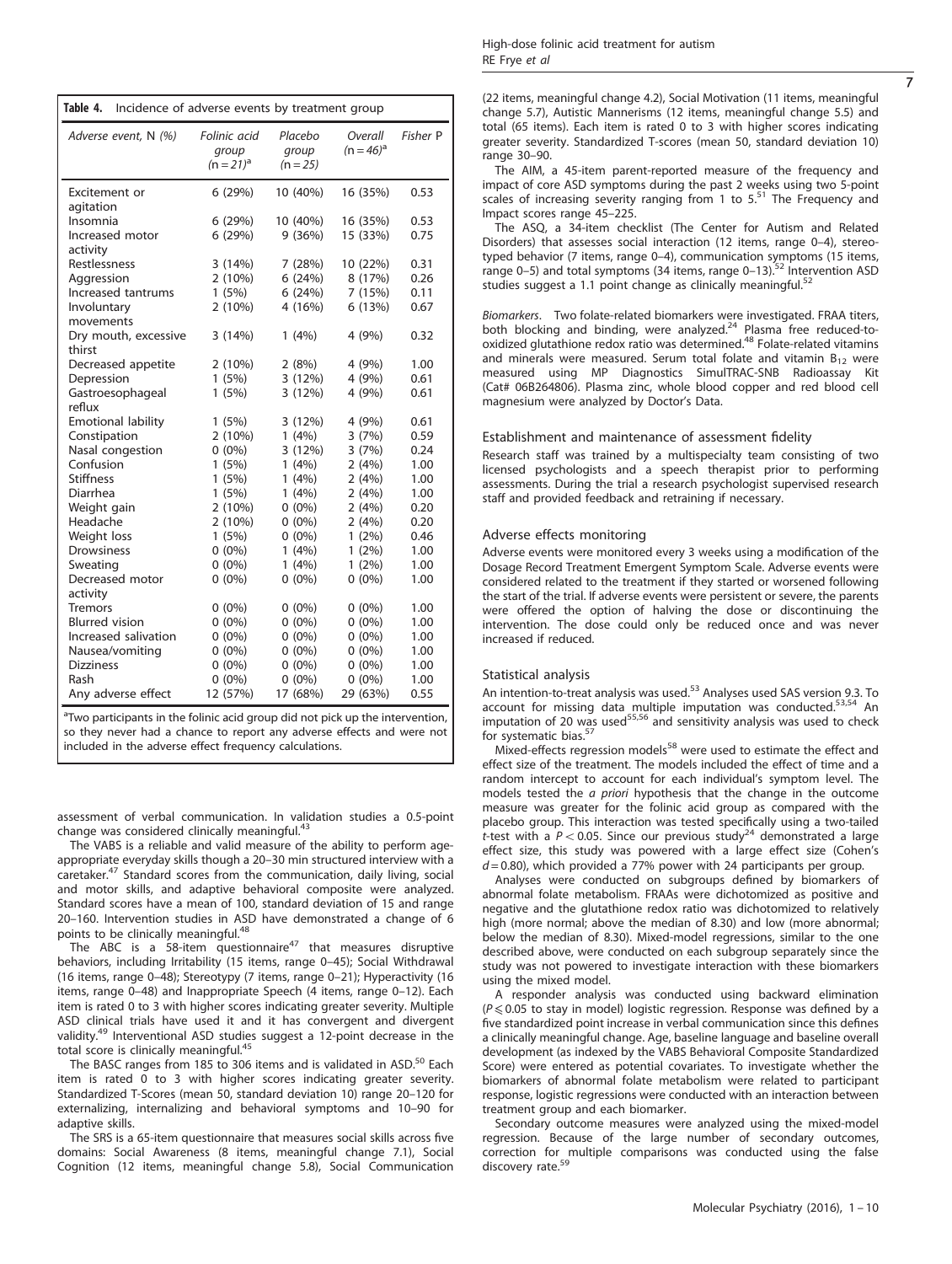$\overline{8}$ 

The total number of patients reporting each adverse event was compared across treatment groups using a Fisher exact test. Adverse events that were possibly, probably or definitely related to the treatments were analyzed.

## RESULTS

## Participants

One hundred fifty-six participants were prescreened, with 59 found to potentially meet inclusion/exclusion criteria ([Figure 1](#page-1-0)), of which 11 failed screening, 10 because of no language impairment and 1 because of congenital hearing impairment. Twenty-five participants were randomized to receive placebo and 23 were randomized to receive high-dose folinic acid (age range 3 years 4 months to 13 years 4 months).

Participant characteristics were similar across treatment groups except for multivitamins [\(Table 1](#page-2-0)). Baseline outcome measures were not significantly different across treatment groups except for verbal communication in FRAA-negative participants  $(F(1,14) = 4.58, P = 0.05;$  [Tables 2A and 2B](#page-3-0)). All participants evaluated by an independent research reliable rater exceeded the diagnostic threshold for ASD. The mean number of missed doses per week was not significantly different across groups. Adherence was  $>90\%$  for those who returned the bottles (20/25 placebo; 16/21 folinic acid).

## Primary outcome

Improvement in verbal communication was significantly greater for the participants on folinic acid as compared with participants on placebo with a medium-to-large effect size (Cohen's  $d = 0.70$ ) ([Table 2A](#page-3-0)).

Separate analyses were conducted for each biomarker of folate metabolism [\(Table 2A](#page-3-0)). In general, improvement in verbal communication was significantly greater in participants on folinic acid as compared with those on placebo for participants with abnormal folate metabolism (i.e., FRAA positive, low glutathione redox ratio). For participants with biomarkers indicating more normal folate metabolism (i.e., FRAA negative, high glutathione redox ratio) improvement in verbal communication was not significantly different between groups.

A responder analysis was also performed. Overall, there were significantly more responders in the folinic acid group as compared with those on placebo  $(x^2(1) = 8.92, P = 0.003;$ [Table 2B\)](#page-4-0). FRAAs predicted response to folinic acid  $(\chi^2(1) = 4.92)$  $P = 0.03$ ). For both analyses, greater baseline Adaptive Behavior Composite Score increased the likelihood of response  $(\chi^2(1) = 6.92)$  $P = 0.009$  and  $\chi^2(1) = 7.74$ ,  $P = 0.005$ , respectively) but all other potential covariates were removed by backward elimination. Glutathione redox status was not significantly associated with treatment response.

## Secondary outcomes

[Table 3](#page-5-0) outlines secondary outcomes, including the minimal clinically important difference. The Daily Living Skills on the VABS significantly improved in the folinic acid group as compared with the placebo group.

Adherence on the parental questionnaires was not significantly different across treatment groups. Irritability, lethargy, stereotyped behavior, hyperactivity, inappropriate speech and total score on the ABC significantly improved in the folinic acid group as compared with the placebo group. Stereotypic behavior and total score significantly improved for the folinic acid group as compared with the placebo group on the ASQ. Internalizing problems significantly improved for the folinic acid group as compared with the placebo group on the BASC.

Teacher questionnaires were not analyzed since adherence was below 35%.

There were no serious adverse events in the folinic acid group. One child on placebo was unblinded and removed from the study because of a potential serious adverse event. Three placebo participants underwent dose reduction. There were no significant group differences between adverse event frequencies ([Table 4\)](#page-6-0).

## **DISCUSSION**

This study found an improvement in an important core ASD symptom, verbal communication, in non-syndromic ASD children receiving high-dose folinic acid vs placebo, particularly in those participants who were positive for FRAAs. Improvement in a number of secondary outcomes was observed as well, with no significant adverse events. The effect of folinic acid is consistent with the therapeutic effect of early behavioral interventions.<sup>[39,40](#page-9-0)</sup>

Folinic acid may have positive effects on metabolism through multiple pathways (Supplementary Figure S1). First, folinic acid can normalize folate-dependent one-carbon metabolism.<sup>[60](#page-9-0)</sup> Second, unlike folic acid, the common oxidized synthetic form of folate, folinic acid can readily enter the folate cycle without being reduced by dihydrofolate reductase. Third, folinic acid can cross the blood–brain barrier using the reduced folate carrier when the FRα is blocked by FRAAs or is non-functional due to mitochondrial dysfunction or genetic mutations. $24,27$  $24,27$  $24,27$ 

This study suggests that FRAAs predict response to high-dose folinic acid treatment. This is consistent with the notion that children with ASD and FRAAs may represent a distinct subgroup.<sup>[61](#page-9-0)</sup> Other factors such as genetic polymorphisms in folate-related genes or mitochondrial dysfunction may be important in determining treatment response but were not examined in this study. When methylcobalamin was combined with folinic acid, improvement in communication as well as glutathione redox status was found.<sup>[48](#page-9-0)</sup> Indeed, future studies will be needed to define factors that predict response to treatment, investigate optimal dosing and help understand whether other compounds could work synergistically with folinic acid.

This study had limitations. First, the small sample size may have resulted in the imbalance in baseline language scores for one subgroup and limited the sensitivity of the analyses to detect some treatment effects. Second, the single-site design only provides limited generalization of these results. Third, although no adverse events were identified, safety of this treatment requires further study since many folate studies utilize lower doses and a healthy population. Fourth, further studies will be needed to determine the optimal folinic acid dose. The oral bioavailability of folate is strongly influenced by the enteric microbiome<sup>[62](#page-9-0)</sup> but there is strong evidence that the enteric microbiome is altered in children with ASD.<sup>[63](#page-9-0)</sup>

Only two drugs have been approved by the United States Food and Drug Administration for the treatment of ASD, both antipsychotic drugs indicated for associated, not core, ASD symptoms. Within 12 weeks these medications can detrimentally affect lipid, cholesterol and glucose metabolism and result in marked body weight gain<sup>64</sup> and can increase the risk of developing type 2 diabetes.<sup>[65](#page-9-0)</sup> Thus, well-tolerated medications that target pathophysiological processes and core symptoms associated with ASD are sorely needed.

Folinic acid is among other recently described treatments that target metabolic abnormalities and core symptoms associated with ASD.<sup>[45,47,48](#page-9-0),66–[70](#page-9-0)</sup> This study also supports the notion that measurement of FRAAs prior to a trial of folinic acid may be helpful for predicting response. In our previous study we offered folinic acid treatment to patients positive for FRAAs without obtaining CSF folate concentration measurement. $^{24}$  $^{24}$  $^{24}$  We continue to believe this is a reasonable alternative to a diagnostic lumbar puncture but should be accompanied by close follow-up with an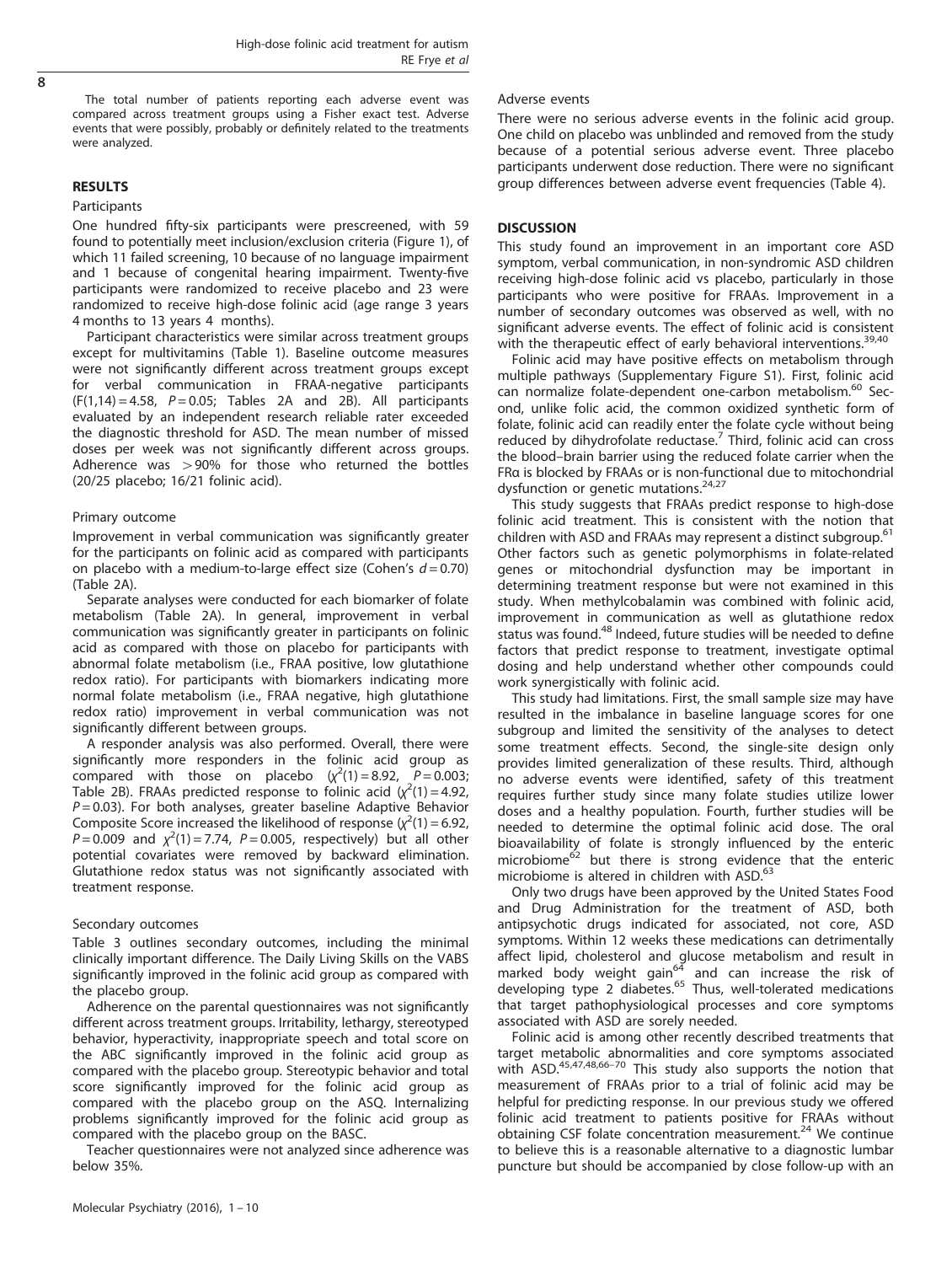<span id="page-8-0"></span>experienced physician. Since ASD is likely a lifelong disorder the long-term adverse effect of any treatment is of concern. As folinic acid may become increasingly used to treat ASD in the future, short-term and long-term adverse effects should be studied in more detail to ensure safety.

#### **CONCLUSIONS**

In this small trial of children with non-syndromic ASD and language impairment, treatment with high-dose folinic acid for 12 weeks resulted in improvement in measures of verbal communication as compared with placebo. These findings should be considered preliminary until treatment is assessed in larger multicenter studies with longer duration.

## CONFLICT OF INTEREST

EVQ and JMS are inventors in a patent for the detecting of the autoantibodies described in this study (US patent 7,846,672 B2) issued to the Research Foundation of the State University of New York. REF and EVQ are members of the Scientific Advisory Board to Illiad Neurosciences, Inc. The remaining authors declare no conflict of interest.

## ACKNOWLEDGMENTS

This research was supported, in part, by Lee Silsby Compounding Pharmacy (to REF), Autism Speaks (#8202 to EVQ), Brenen Hornstein Autism Research and Education Foundation (to REF), Fraternal Order of Eagles (to REF), the Autism Research Institute (to REF) and the Jane Botsford Johnson Foundation (to SJJ). This trial is registered on clinicaltrials.gov as NCT01602016.

#### DISCLAIMER

None of the sponsors were involved with the design or conduct of the study, collection, management, analysis or interpretation of the data; or preparation, review, approval of the manuscript or decision to submit the manuscript for publication REF, JS and LD had full access to all of the data in the study and take responsibility for the integrity of the data and the accuracy of the data analysis. This study has not been published previously.

### REFERENCES

- 1 Zablotsky B, Black LI, Maenner MJ, Schieve LA, Blumberg SJ. Estimated prevalence of autism and other developmental disabilities following questionnaire changes in the 2014 National Health Interview Survey. Natl Health Stat Rep 2015; 1–20.
- 2 Rossignol DA, Frye RE. A review of research trends in physiological abnormalities in autism spectrum disorders: immune dysregulation, inflammation, oxidative stress, mitochondrial dysfunction and environmental toxicant exposures. Mol Psychiatry 2012; 17: 389–401.
- 3 Rossignol DA, Frye RE. Evidence linking oxidative stress, mitochondrial dysfunction, and inflammation in the brain of individuals with autism. Front Physiol 2014; 5: 150.
- 4 Frye RE, Rossignol DA. Identification and treatment of pathophysiological comorbidities of autism spectrum disorder to achieve optimal outcomes. Clin Med Insights Pediatr 2016; 10: 43–56.
- 5 Frye RE, Rossignol DA. Treatments for biomedical abnormalities associated with autism spectrum disorder. Front Pediatr 2014; 2: 66.
- 6 Vahabzadeh A, McDougle CJ. Maternal folic acid supplementation and risk of autism. JAMA 2013; 309: 2208.
- 7 Frye RE, James SJ. Metabolic pathology of autism in relation to redox metabolism. Biomark Med 2014; 8: 321–330.
- 8 Suren P, Roth C, Bresnahan M, Haugen M, Hornig M, Hirtz D et al. Association between maternal use of folic acid supplements and risk of autism spectrum disorders in children. JAMA 2013; 309: 570–577.
- 9 Steenweg-de Graaff J, Ghassabian A, Jaddoe VW, Tiemeier H, Roza SJ. Folate concentrations during pregnancy and autistic traits in the offspring. The Generation R Study. Eur J Publ Health 2015; 25: 431–433.
- 10 Schmidt RJ, Tancredi DJ, Ozonoff S, Hansen RL, Hartiala J, Allayee H et al. Maternal periconceptional folic acid intake and risk of autism spectrum disorders and

developmental delay in the CHARGE (CHildhood Autism Risks from Genetics and Environment) case-control study. Am J Clin Nutr 2012; 96: 80–89.

- 11 Ramaekers VT, Rothenberg SP, Sequeira JM, Opladen T, Blau N, Quadros EV et al. Autoantibodies to folate receptors in the cerebral folate deficiency syndrome. N Engl J Med 2005; 352: 1985–1991.
- 12 Ramaekers VT, Hausler M, Opladen T, Heimann G, Blau N. Psychomotor retardation, spastic paraplegia, cerebellar ataxia and dyskinesia associated with low 5-methyltetrahydrofolate in cerebrospinal fluid: a novel neurometabolic condition responding to folinic acid substitution. Neuropediatrics 2002; 33: 301–308.
- 13 Moretti P, Peters SU, Del Gaudio D, Sahoo T, Hyland K, Bottiglieri T et al. Brief report: autistic symptoms, developmental regression, mental retardation, epilepsy, and dyskinesias in CNS folate deficiency. J Autism Dev Disord 2008; 38: 1170–1177.
- 14 Moretti P, Sahoo T, Hyland K, Bottiglieri T, Peters S, del Gaudio D et al. Cerebral folate deficiency with developmental delay, autism, and response to folinic acid. Neurology 2005; 64: 1088–1090.
- 15 Ramaekers VT, Blau N, Sequeira JM, Nassogne MC, Quadros EV. Folate receptor autoimmunity and cerebral folate deficiency in low-functioning autism with neurological deficits. Neuropediatrics 2007; 38: 276–281.
- 16 Ramaekers VT, Hansen SI, Holm J, Opladen T, Senderek J, Hausler M et al. Reduced folate transport to the CNS in female Rett patients. Neurology 2003; 61: 506–515.
- 17 Ramaekers VT, Sequeira JM, Artuch R, Blau N, Temudo T, Ormazabal A et al. Folate receptor autoantibodies and spinal fluid 5-methyltetrahydrofolate deficiency in Rett syndrome. Neuropediatrics 2007; 38: 179–183.
- 18 Perez-Duenas B, Ormazabal A, Toma C, Torrico B, Cormand B, Serrano M et al. Cerebral folate deficiency syndromes in childhood: clinical, analytical, and etiologic aspects. Archiv Neurol 2011; 68: 615–621.
- 19 Frye RE. Metabolic and mitochondrial disorders associated with epilepsy in children with autism spectrum disorder. Epilepsy Behav 2015; 47: 147–157.
- 20 Garcia-Cazorla A, Quadros EV, Nascimento A, Garcia-Silva MT, Briones P, Montoya J et al. Mitochondrial diseases associated with cerebral folate deficiency. Neurology 2008; 70: 1360–1362.
- 21 Hasselmann O, Blau N, Ramaekers VT, Quadros EV, Sequeira JM, Weissert M. Cerebral folate deficiency and CNS inflammatory markers in Alpers disease. Mol Genet Metab 2010; 99: 58–61.
- 22 Serrano M, Garcia-Silva MT, Martin-Hernandez E, O'Callaghan Mdel M, Quijada P, Martinez-Aragon A et al. Kearns-Sayre syndrome: cerebral folate deficiency, MRI findings and new cerebrospinal fluid biochemical features. Mitochondrion 2010; 10: 429–432.
- 23 Grapp M, Just IA, Linnankivi T, Wolf P, Lucke T, Hausler M et al. Molecular characterization of folate receptor 1 mutations delineates cerebral folate transport deficiency. Brain 2012; 135(Pt 7): 2022–2031.
- 24 Frye RE, Sequeira JM, Quadros EV, James SJ, Rossignol DA. Cerebral folate receptor autoantibodies in autism spectrum disorder. Mol Psychiatry 2013; 18: 369–381.
- 25 Ramaekers VT, Sequeira JM, Blau N, Quadros EV. A milk-free diet downregulates folate receptor autoimmunity in cerebral folate deficiency syndrome. Dev Med Child Neurol 2008; 50: 346–352.
- 26 Sequeira JM, Ramaekers VT, Quadros EV. The diagnostic utility of folate receptor autoantibodies in blood. Clin Chem Lab Med 2013; 51: 545-554.
- 27 Desai A, Sequeira JM, Quadros EV. The metabolic basis for developmental disorders due to defective folate transport. Biochimie 2016; 126: 31–42.
- 28 Ramaekers VT, Quadros EV, Sequeira JM. Role of folate receptor autoantibodies in infantile autism. Mol Psychiatry 2013; 18: 270–271.
- 29 Sequeira JM, Desai A, Berrocal-Zaragoza MI, Murphy MM, Fernandez-Ballart JD, Quadros EV. Exposure to folate receptor alpha antibodies during gestation and weaning leads to severe behavioral deficits in rats: a pilot study. PLoS One 2016; 11: e0152249.
- 30 Shoffner J, Trommer B, Thurm A, Farmer C, Langley WA III, Soskey L et al. CSF concentrations of 5-methyltetrahydrofolate in a cohort of young children with autism. Neurology 2016; 86: 2258–2263.
- 31 Tilford JM, Payakachat N, Kovacs E, Pyne JM, Brouwer W, Nick TG et al. Preferencebased health-related quality-of-life outcomes in children with autism spectrum disorders: a comparison of generic instruments. Pharmacoeconomics 2012; 30: 661–679.
- 32 Mukaddes NM, Tutkunkardas MD, Sari O, Aydin A, Kozanoglu P. Characteristics of children who lost the diagnosis of autism: a sample from Istanbul, Turkey. Autism Res Treat 2014; 2014: 472120.
- 33 Tager-Flusberg H, Rogers S, Cooper J, Landa R, Lord C, Paul R et al. Defining spoken language benchmarks and selecting measures of expressive language development for young children with autism spectrum disorders. *J Speech Lang* Hear Res 2009; 52: 643–652.
- 34 Luyster R, Qiu S, Lopez K, Lord C. Predicting outcomes of children referred for autism using the MacArthur-Bates Communicative Development Inventory. J Speech Lang Hear Res 2007; 50: 667–681.